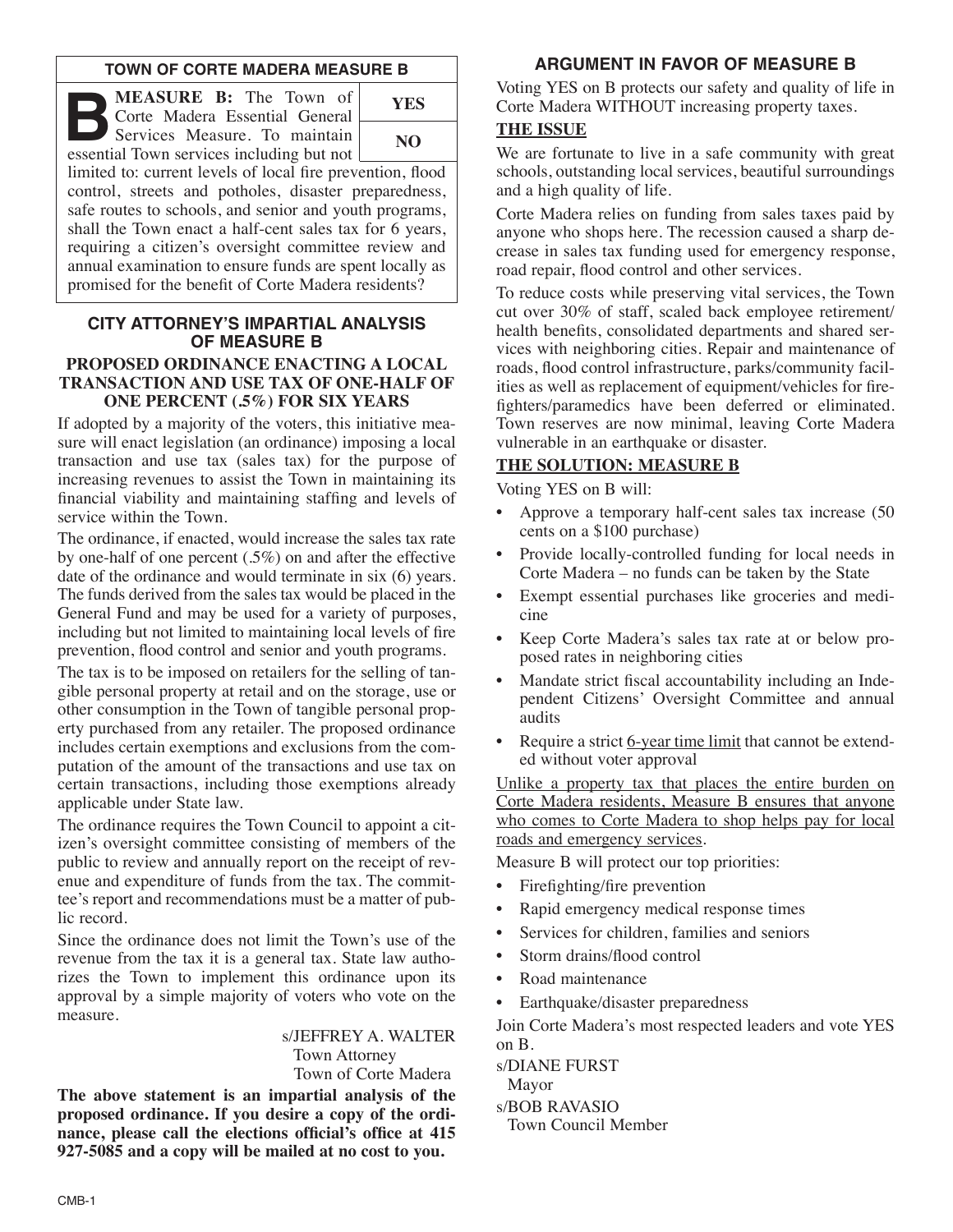#### s/JANA HAEHL

Director, Corte Madera Community Foundation, former Mayor and Corte Madera Resident for 50 years

### s/JOHN H. HOWARD

Citizen of the Year and Member, Twin Cities Disaster Preparedness Committee

### s/BECKY REED

Former Citizen of the Year, Past President of Corte Madera Women's Club and Director, Corte Madera Community Foundation

#### **NO ARGUMENT AGAINST MEASURE B WAS SUBMITTED.**

### **FULL TEXT OF MEASURE B RESOLUTION NO. 28/2013 A RESOLUTION OF THE TOWN COUNCIL OF THE TOWN OF CORTE MADERA CALLING FOR AN ELECTION AND ORDERING THE SUBMIS-SION OF AN ORDINANCE IMPOSING A TRANS-ACTIONS AND USE TAX TO BE ADMINISTERED BY THE STATE BOARD OF EQUALIZATION FOR SIX (6) YEARS, TO THE QUALIFIED VOTERS OF**

**THE TOWN, AND REQUESTING THAT THE BOARD OF SUPERVISORS OF THE COUNTY OF MARIN CONSOLIDATE THE ELECTION WITH THE GENERAL ELECTION TO BE HELD ON NOVEMBER 5, 2013 AND ELECTION SERVICES BE PROVIDED BY THE MARIN COUNTY ELEC-TIONS DEPARTMENT AND SETTING THE BAL-LOT LANGUAGE**

**WHEREAS,** the Town of Corte Madera continues to face increased demand for, and expenses in providing, essential Town services and facilities that its residents rely on, such as:

- Fire prevention,
- Flood control,
- Streets and potholes,
- Disaster preparedness,
- Safe routes to schools,
- Senior and youth programs; and

**WHEREAS,** without additional revenue, the Town of Corte Madera will be hampered in providing these and other essential Town services; and

**WHEREAS,** Section 7285.9 of the California Revenue and Taxation Code authorizes the Town to levy, increase or extend a transactions and use tax for general purposes at a rate of 0.125 percent, or a multiple thereof, subject to approval by a two-thirds vote of all of the members of the Town Council and by a majority vote of the qualified voters of the Town voting in an election on the issue; and

**WHEREAS,** Article XIIIC, section 2 (b) of the California Constitution requires that an election be held when a town council seeks voter approval of a new general tax and that said election be consolidated with a regularly scheduled general election for members of the Town Council; and

**WHEREAS,** a regularly scheduled general election for members of the Town Council has been established for the date of November 5, 2013; and

**WHEREAS,** this Resolution approves and proposes to the electorate the adoption of a tax measure which, if approved, would be imposed on retail transactions involving sale and use of personal property. The tax rate would be one-half of one percent  $(0.5\%)$  of the sales price of the property. The tax revenue would be collected by the State Board of Equalization and remitted to the Town. The tax would be in effect for 6 years, and would then expire automatically, unless extended by the voters; and

**WHEREAS,** based on all of the information presented at the meetings and considering the fiscal condition of the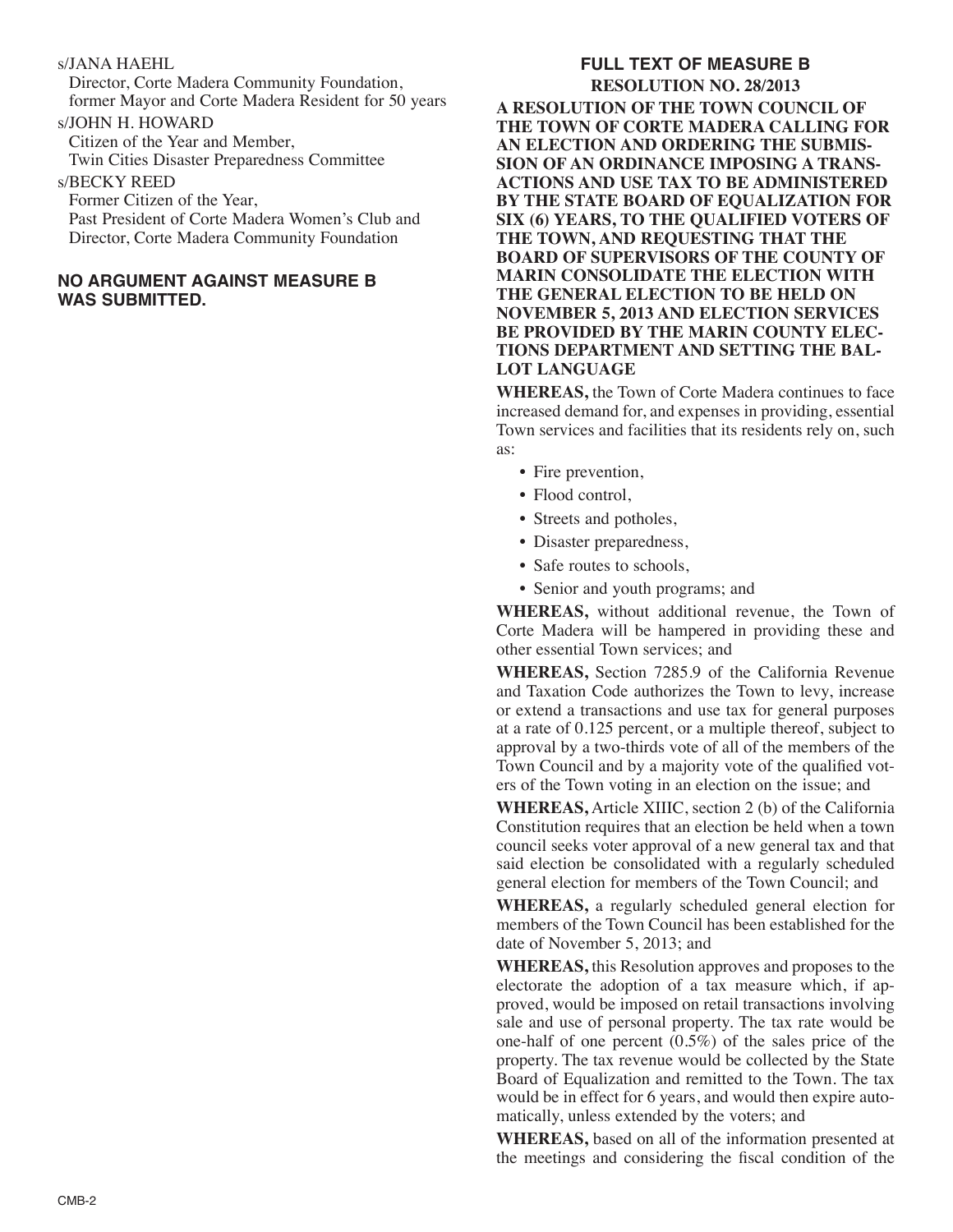Town and the proposed sales tax measure, both written and oral, including the staff reports, minutes, and other relevant materials, the Town Council finds that under CEQA Guidelines  $15060(c)(2) & (3)$  and  $15378$  (b)(2) & (4), this Resolution is exempt from the California Environmental Quality Act (Public Resources Code §§ 21000 *et seq*., "CEQA," and 14 Cal. Code Reg. §§ 15000 *et seq*., "CEQA Guidelines"). The transactions and use tax to be submitted to the voters is a general tax that can be used for any legitimate governmental purpose; it is not a commitment to any particular action. As such, under CEQA Guidelines Section  $15060(c)(2)$  the submission of the sales tax measure to the voters will not result in a direct or reasonably foreseeable indirect physical change in the environment. The proceeds of the measure are anticipated to assist the Town with retaining existing governmental functions and services to the public. Therefore, Pursuant to CEQA Guidelines section 15378(b)(2), the sales tax measure is not a project pursuant to CEQA. In addition, Pursuant to CEQA Guidelines section  $15060$  (c)(3) and  $15378(b)(4)$ , the tax is not a project within the meaning of CEQA because it creates a government funding mechanism that does not involve any commitment to any specific project that may result in a potentially significant physical impact on the environment. If revenue from the tax were used for a purpose that would have either such effect, the Town would undertake the required CEQA review for that particular project.

NOW THEREFORE, BE IT RESOLVED, by the Town Council of the Town of Corte Madera that:

SECTION 1. Pursuant to its right, power and authority under the laws of the State of California and the Town of Corte Madera Municipal Code, the Town of Corte Madera hereby calls an election at which it shall submit to the qualified voters of the Town, a measure that, if approved, would adopt a temporary general sales tax, as authorized by Revenue and Taxation Code section 7285.9. This measure shall be designated by letter by the Marin County Elections Department. Pursuant to Elections Code Section 10400 et seq., the election for this measure shall be consolidated with the previously established election to be conducted on November 5, 2013.

SECTION 2. The measure (the Ordinance) that shall appear on the ballot is attached hereto as Exhibit A, is incorporated by this reference and shall be printed in the voter pamphlet. The Town Council hereby approves the ordinance, the form thereof, and its submission to the voters of the Town at the November 5, 2013 election. The entire text of the ordinance, attached hereto as Exhibit A, shall be made available to the public upon request. The ordinance specifies that the rate of the sales tax shall be one-half of one percent (0.5%) of the gross receipts of any retailer from the sale of all tangible personal property sold at retail in the Town; it specifies that the rate of the use tax shall be one-half of one percent (0.5%) of the sales price of tangible personal property stored, used or otherwise consumed in the Town. The State Board of Equalization shall collect the tax from retailers subject to the tax and remit the funds to the Town. The proposed measure is a general tax as defined in Article XIIIC of the California Constitution and shall not take effect unless and until approved by a vote of at least a majority of the voters voting on the question at the election.

SECTION 3. The proposed sales tax ordinance shall be submitted to the voters on the ballot in the form of the following question:

#### **TOWN OF CORTE MADERA**

*The Town of Corte Madera Essential General Services Measure. To maintain essential Town services including but not limited to: current levels of local fire prevention, flood control, streets and potholes, disaster preparedness, safe routes to schools, and senior and youth programs, shall the Town enact a half-cent sales tax for 6 years, requiring a citizen's oversight committee review and annual examination to ensure funds are spent locally as promised for the benefit of Corte Madera residents? YES* NO

SECTION 4. In all particulars not recited in this Resolution, the election shall be held and conducted as provided by law for holding municipal elections.

SECTION 5. The Town Attorney is hereby directed to prepare an impartial analysis of the measure pursuant to Elections Code Section 9280.

SECTION 6. The Town Council authorizes the individuals identified in section 8, below, to file written arguments in favor of the measure not exceeding 300 words, accompanied by the printed names and signatures of the authors submitting it, in accordance with Article 4, Chapter 3, Division 9 of the Elections Code of the State of California. The arguments may be changed or withdrawn until and including the date fixed by the Town Clerk after which no arguments for or against the Town measure may be submitted to the Town Clerk.

SECTION 7. The arguments shall be filed with the Town Clerk, signed, with the printed names and signatures of the authors submitting it, or if submitted on behalf of an organization, the name of the organization, and the printed name and signature of at least one of its principal officers who is the author of the argument. The argument shall be accompanied by the Form of Statement To Be Filed by Authors of Arguments.

SECTION 8. The deadline for filing arguments for and against the ballot measure with the Town Clerk shall be August 19, 2013, and the argument shall not exceed 300 words in length. Rebuttal arguments shall be filed with the Town Clerk by August 26, 2013 and shall not exceed 250 words in length. Mayor Furst and Councilmember Ravasio are hereby authorized to prepare a written argument in support of the proposed ordinance, not to exceed 300 words, on behalf of the Town Council. Mayor Furst and Councilmember Ravasio are authorized to select two Councilmembers (including themselves) and three community members to sign the argument. In no case shall more than five persons sign the argument, at least one of whom must be a Councilmember. Pursuant to Section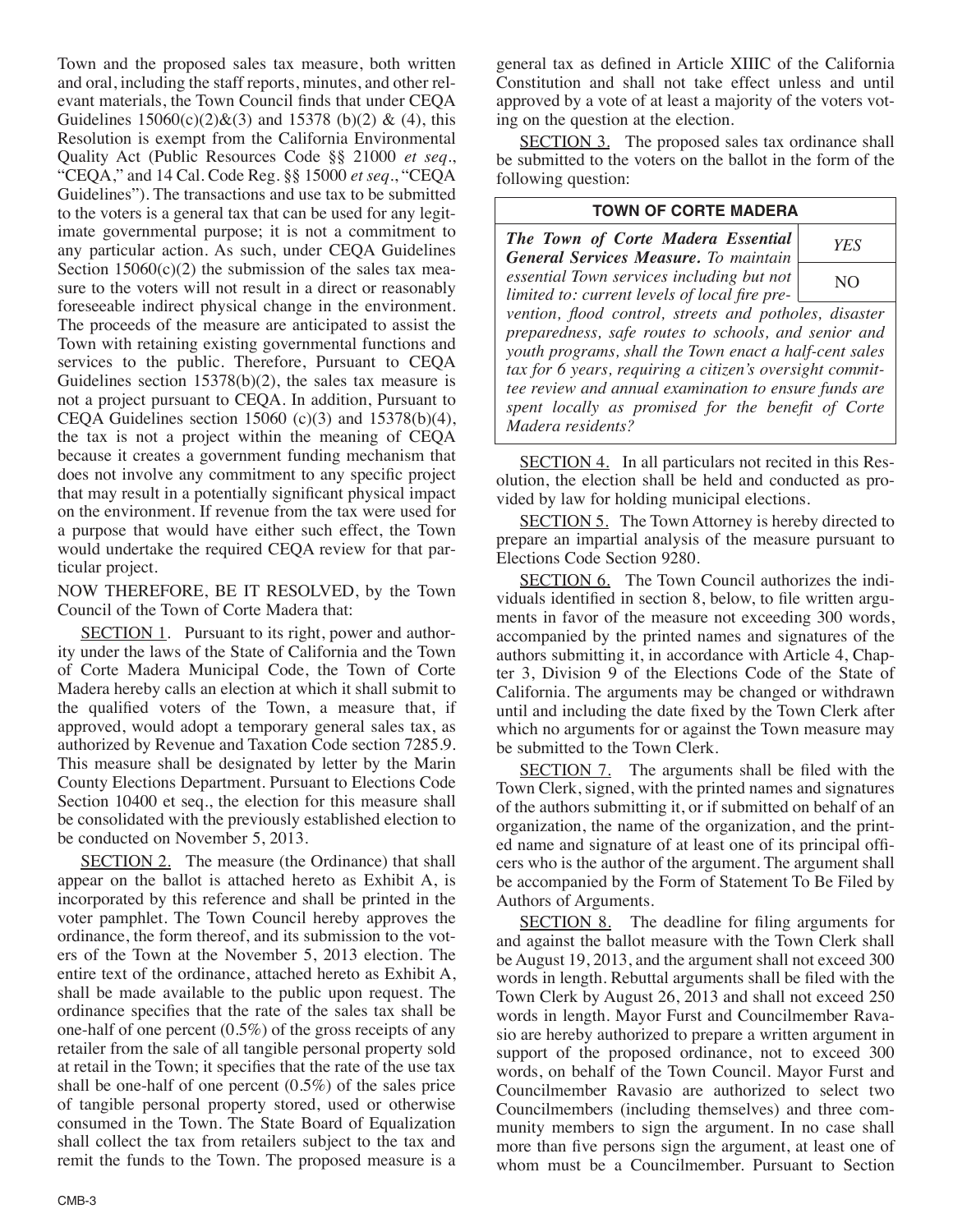9285 of the California Elections Code, when the Town Clerk has selected the arguments for and against the measure, which will be printed and distributed to the voters, the Town Clerk shall send copies of the argument in favor of the measure to the authors of the argument against, and copies of the argument against to the authors of the argument in favor. The Town Council hereby adopts Section 9285(a) of the California Elections Code.

SECTION 9. The same persons authorized in Section 8 above to prepare and sign the direct argument in favor of the proposed ordinance shall be authorized to prepare and sign the rebuttal argument. Rebuttal arguments shall be printed in the same manner as the direct arguments. Each rebuttal argument shall immediately follow the direct argument, which it seeks to rebut.

#### **NOW,THEREFORE BE ITFURTHER RESOLVED AS FOLLOWS:**

- 1. The Board of Supervisors of the County of Marin is hereby requested to consolidate the said general election for this measure with the previously established general municipal election on Tuesday, November 5, 2013, and provide services for the general election on said measure, and to provide that, within the Town of Corte Madera, the election precincts, polling places, and voting booths shall in every case be the same and there shall be one set of election officers in each of said precincts, and to further provide that said measure hereinabove set forth shall be set forth in the ballots to be used at said election insofar as the same is held within the Town of Corte Madera.
- 2. The Board of Supervisors of Marin County is hereby further authorized to canvass, or caused to be canvassed, as provided by law, the returns of said ballot measure election with respect to the votes cast on such proposition and to certify such canvass of votes to the Town Council.
- 3. The Town Clerk of the Town of Corte Madera is hereby authorized and directed to certify to the due adoption of this Resolution and to transmit a copy thereof so certified to the Board of Supervisors of said County and to file a copy hereof so certified with the Registrar of the County of Marin.
- 4. The Town Clerk shall certify to the passage and adoption of this Resolution and enter it into the book of original Resolutions, and to take other appropriate actions necessary to ensure the placement of said tax measure before the voters of the Town of Corte Madera at said General Election.

5. In accordance with Section 12111 of the Elections Code and Section 6061 of the Government Code, the City Clerk is hereby authorized and directed to cause notice of the measure to be published once in the Marin Independent Journal, a newspaper of general circulation, printed, published, and circulated in the Town of Corte Madera and hereby designated for that purpose by the Town Council of Corte Madera. The Town Clerk may request that the County of Marin Elections Department prepare and publish the required notice.

6. The Town Manager is hereby authorized and directed to expend the necessary funds to pay for the Town's cost of placing the measure on the election ballot.

The foregoing Resolution was duly passed and adopted at a regular meeting of the Town Council of the Town of Corte Madera held in said Town on the 6th day of August, 2013, by the following vote, to wit:

AYES: Bailey, Condon, Lappert, Ravasio and Furst NOES: None

ABSENT: None

s/DIANE FURST Mayor

Attest:

s/LISA HARPER

Interim Town Clerk

### **EXHIBIT A**

### **ORDINANCE NO. 934**

#### AN ORDINANCE OF THE TOWN OF CORTE MADERA IMPOSING A TRANSACTIONS AND USE TAX TO BE ADMINISTERED BY THE STATE BOARD OF EQUALIZATION

BE IT ORDAINED BY THE VOTERS OF THE TOWN OF CORTE MADERA:

SECTION 1: Chapter 3.52 "Transactions and Use Tax" shall be added to the Corte Madera Municipal Code and shall read as follows:

Section 3.52.010 TITLE. This ordinance shall be known as the Town of Corte Madera Transactions and Use Tax Ordinance. The town of Corte Madera hereinafter shall be called "Town." This ordinance shall be applicable in the incorporated territory of the Town.

Section 3.52.020 OPERATIVE DATE. "Operative Date" means the first day of the first calendar quarter commencing more than 110 days after the adoption of this ordinance, the date of such adoption being as set forth below.

Section 3.52.030 PURPOSE. This ordinance is adopted to achieve the following, among other purposes, and directs that the provisions hereof be interpreted in order to accomplish those purposes:

A. To impose a retail transactions and use tax in accordance with the provisions of Part 1.6 (commencing with Section 7251) of Division 2 of the Revenue and Taxation Code and Section 7285.9 of Part 1.7 of Division 2 which authorizes the Town to adopt this tax ordinance which shall be operative if a majority of the electors voting on the measure vote to approve the imposition of the tax at an election called for that purpose.

B. To adopt a retail transactions and use tax ordinance that incorporates provisions identical to those of the Sales and Use Tax Law of the State of California insofar as those provisions are not inconsistent with the requirements and limitations contained in Part 1.6 of Division 2 of the Revenue and Taxation Code.

C. To adopt a retail transactions and use tax ordinance that imposes a tax and provides a measure hereof that can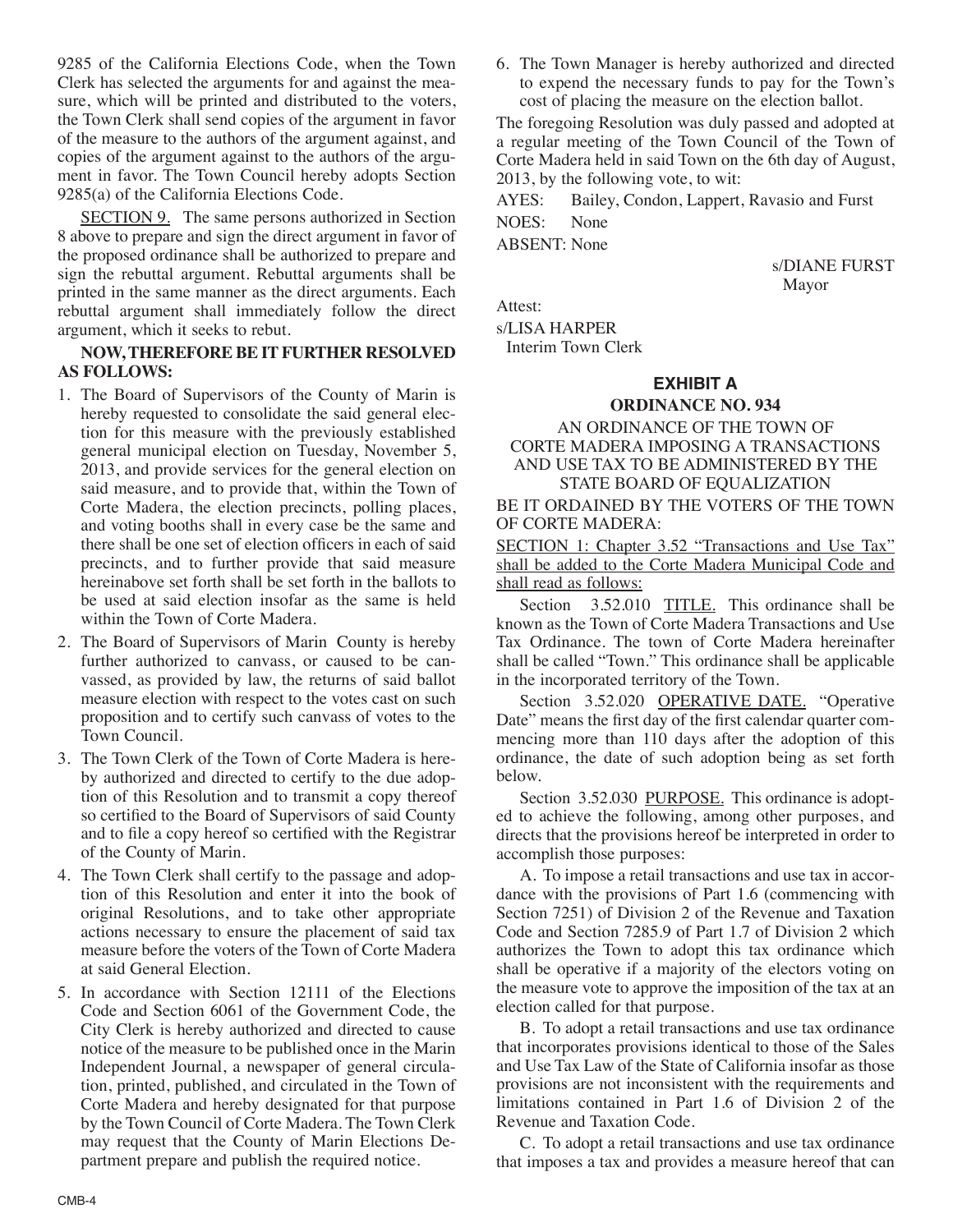be administered and collected by the State Board of Equalization in a manner that adapts itself as fully as practicable to, and requires the least possible deviation from, the existing statutory and administrative procedures followed by the State Board of Equalization in administering and collecting the California State Sales and Use Taxes.

D. To adopt a retail transactions and use tax ordinance that can be administered in a manner that will be, to the greatest degree possible, consistent with the provisions of Part 1.6 of Division 2 of the Revenue and Taxation Code, minimize the cost of collecting the transactions and use taxes, and at the same time, minimize the burden of record keeping upon persons subject to taxation under the provisions of this ordinance.

Section 3.52.040 CONTRACT WITH STATE. Prior to the operative date, the Town shall contract with the State Board of Equalization to perform all functions incident to the administration and operation of this transactions and use tax ordinance; provided, that if the Town shall not have contracted with the State Board of Equalization prior to the operative date, it shall nevertheless so contract and in such a case the operative date shall be the first day of the first calendar quarter following the execution of such a contract.

Section 3.52.050 TRANSACTIONS TAX RATE. For the privilege of selling tangible personal property at retail, a tax is hereby imposed upon all retailers in the incorporated territory of the Town at the rate of 0.5% of the gross receipts of any retailer from the sale of all tangible personal property sold at retail in said territory on and after the operative date of this ordinance. The tax imposed hereby shall be in addition to the tax imposed pursuant to Chapter 3.24 of the Corte Madera Municipal Code.

Section 3.52.060 PLACE OF SALE. For the purposes of this ordinance, all retail sales are consummated at the place of business of the retailer unless the tangible personal property sold is delivered by the retailer or his agent to an out-of-state destination or to a common carrier for delivery to an out-of-state destination. The gross receipts from such sales shall include delivery charges, when such charges are subject to the state sales and use tax, regardless of the place to which delivery is made. In the event a retailer has no permanent place of business in the State or has more than one place of business, the place or places at which the retail sales are consummated shall be determined under rules and regulations to be prescribed and adopted by the State Board of Equalization.

Section 3.52.070 USE TAX RATE. An excise tax is hereby imposed on the storage, use or other consumption in the Town of tangible personal property purchased from any retailer on and after the operative date of this ordinance for storage, use or other consumption in said territory at the rate of 0.5% of the sales price of the property. The sales price shall include delivery charges when such charges are subject to state sales or use tax regardless of the place to which delivery is made. The tax imposed hereby shall be in addition to the tax imposed pursuant to Chapter 3.24 of the Corte Madera Municipal Code.

Section 3.52.080 ADOPTION OF PROVISIONS OF STATE LAW. Except as otherwise provided in this ordinance and except insofar as they are inconsistent with the provisions of Part 1.6 of Division 2 of the Revenue and Taxation Code, all of the provisions of Part 1 (commencing with Section 6001) of Division 2 of the Revenue and Taxation Code are hereby adopted and made a part of this ordinance as though fully set forth herein.

Section 3.52.090 LIMITATIONS ON ADOPTION OF STATE LAW AND COLLECTION OF USE TAXES. In adopting the provisions of Part 1 of Division 2 of the Revenue and Taxation Code:

A. Wherever the State of California is named or referred to as the taxing agency, the name of this Town shall be substituted therefor. However, the substitution shall not be made when:

1. The word "State" is used as a part of the title of the State Controller, State Treasurer, State Board of Control, State Board of Equalization, State Treasury, or the Constitution of the State of California;

2. The result of that substitution would require action to be taken by or against this Town or any agency, officer, or employee thereof rather than by or against the State Board of Equalization, in performing the functions incident to the administration or operation of this Ordinance.

3. In those sections, including, but not necessarily limited to sections referring to the exterior boundaries of the State of California, where the result of the substitution would be to:

a. Provide an exemption from this tax with respect to certain sales, storage, use or other consumption of tangible personal property which would not otherwise be exempt from this tax while such sales, storage, use or other consumption remain subject to tax by the State under the provisions of Part 1 of Division 2 of the Revenue and Taxation Code, or;

b. Impose this tax with respect to certain sales, storage, use or other consumption of tangible personal property which would not be subject to tax by the state under the said provision of that code.

4. In Sections 6701, 6702 (except in the last sentence thereof), 6711, 6715, 6737, 6797 or 6828 of the Revenue and Taxation Code.

B. The word "Town" shall be substituted for the word "State" in the phrase "retailer engaged in business in this State" in Section 6203 and in the definition of that phrase in Section 6203.

Section 3.52.100 PERMIT NOT REQUIRED. If a seller's permit has been issued to a retailer under Section 6067 of the Revenue and Taxation Code, an additional transactor's permit shall not be required by this ordinance.

Section 3.52.110 EXEMPTIONS AND EXCLUSIONS.

A.There shall be excluded from the measure of the transactions tax and the use tax the amount of any sales tax or use tax imposed by the State of California or by any city, city and county, or county pursuant to the Bradley-Burns Uniform Local Sales and Use Tax Law or the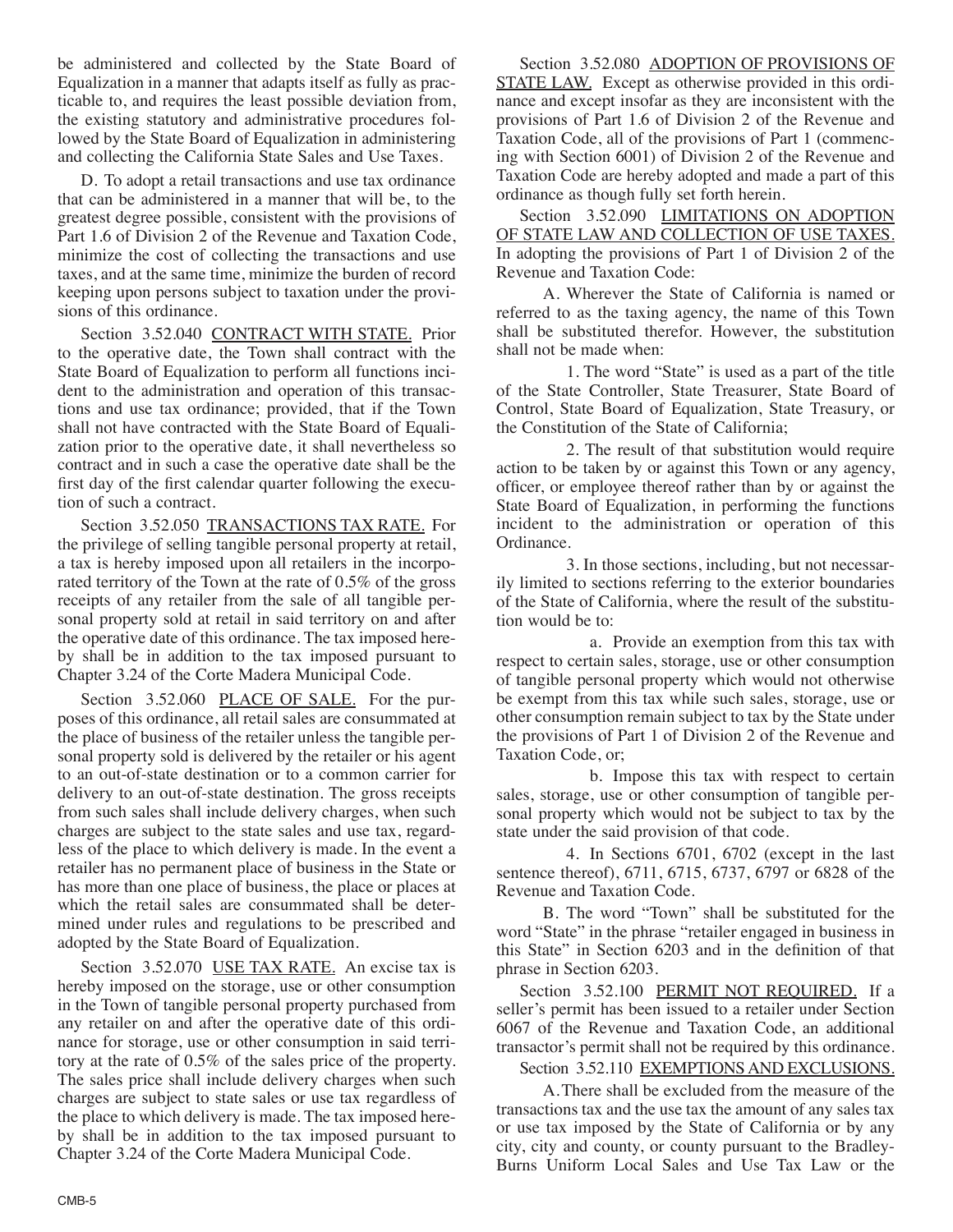amount of any state-administered transactions or use tax.

B. There are exempted from the computation of the amount of transactions tax the gross receipts from:

1. Sales of tangible personal property, other than fuel or petroleum products, to operators of aircraft to be used or consumed principally outside the county in which the sale is made and directly and exclusively in the use of such aircraft as common carriers of persons or property under the authority of the laws of this State, the United States, or any foreign government.

2. Sales of property to be used outside the Town which is shipped to a point outside the Town, pursuant to the contract of sale, by delivery to such point by the retailer or his agent, or by delivery by the retailer to a carrier for shipment to a consignee at such point. For the purposes of this paragraph, delivery to a point outside the Town shall be satisfied.

a. With respect to vehicles (other than commercial vehicles) subject to registration pursuant to Chapter 1 (commencing with Section 4000) of Division 3 of the Vehicle Code, aircraft licensed in compliance with Section 21411 of the Public Utilities Code, and undocumented vessels registered under Division 3.5 (commencing with Section 9840) of the Vehicle Code by registration to an out-of-Town address and by a declaration under penalty of perjury, signed by the buyer, stating that such address is, in fact, his or her principal place of residence; and

b. With respect to commercial vehicles, by registration to a place of business out-of-Town and declaration under penalty of perjury, signed by the buyer, that the vehicle will be operated from that address.

3. The sale of tangible personal property if the seller is obligated to furnish the property for a fixed price pursuant to a contract entered into prior to the operative date of this ordinance.

4. A lease of tangible personal property which is a continuing sale of such property, for any period of time for which the lessor is obligated to lease the property for an amount fixed by the lease prior to the operative date of this ordinance.

5. For the purposes of subparagraphs (3) and (4) of this section (B), the sale or lease of tangible personal property shall be deemed not to be obligated pursuant to a contract or lease for any period of time for which any party to the contract or lease has the unconditional right to terminate the contract or lease upon notice, whether or not such right is exercised.

C. There are exempted from the use tax imposed by this ordinance, the storage, use or other consumption in this Town of tangible personal property:

1. The gross receipts from the sale of which have been subject to a transactions tax under any stateadministered transactions and use tax ordinance.

2. Other than fuel or petroleum products purchased by operators of aircraft and used or consumed by such operators directly and exclusively in the use of such aircraft as common carriers of persons or property for hire or compensation under a certificate of public convenience and necessity issued pursuant to the laws of this State, the United States, or any foreign government. This exemption is in addition to the exemptions provided in Sections 6366 and 6366.1 of the Revenue and Taxation Code of the State of California.

3. If the purchaser is obligated to purchase the property for a fixed price pursuant to a contract entered into prior to the operative date of this ordinance.

4. If the possession of, or the exercise of any right or power over, the tangible personal property arises under a lease which is a continuing purchase of such property for any period of time for which the lessee is obligated to lease the property for an amount fixed by a lease prior to the operative date of this ordinance.

5. For the purposes of subparagraphs (3) and (4) of this section (C), storage, use, or other consumption, or possession of, or exercise of any right or power over, tangible personal property shall be deemed not to be obligated pursuant to a contract or lease for any period of time for which any party to the contract or lease has the unconditional right to terminate the contract or lease upon notice, whether or not such right is exercised.

6. Except as provided in subparagraph  $(C)(7)$ , a retailer engaged in business in the Town shall not be required to collect use tax from the purchaser of tangible personal property, unless the retailer ships or delivers the property into the Town or participates within the Town in making the sale of the property, including, but not limited to, soliciting or receiving the order, either directly or indirectly, at a place of business of the retailer in the Town or through any representative, agent, canvasser, solicitor, subsidiary, or person in the Town under the authority of the retailer.

7. "A retailer engaged in business in the Town" shall also include any retailer of any of the following: vehicles subject to registration pursuant to Chapter 1 (commencing with Section 4000) of Division 3 of the Vehicle Code, aircraft licensed in compliance with Section 21411 of the Public Utilities Code, or undocumented vessels registered under Division 3.5 (commencing with Section 9840) of the Vehicle Code. That retailer shall be required to collect use tax from any purchaser who registers or licenses the vehicle, vessel, or aircraft at an address in Town.

D. Any person subject to use tax under this ordinance may credit against that tax any transactions tax or reimbursement for transactions tax paid to a district imposing, or retailer liable for a transactions tax pursuant to Part 1.6 of Division 2 of the Revenue and Taxation Code with respect to the sale to the person of the property the storage, use or other consumption of which is subject to the use tax.

Section 3.52.120 **AMENDMENTS**. All amendments subsequent to the effective date of this ordinance to Part 1 of Division 2 of the Revenue and Taxation Code relating to sales and use taxes and which are not inconsistent with Part 1.6 and Part 1.7 of Division 2 of the Revenue and Taxation Code, and all amendments to Part 1.6 and Part 1.7 of Division 2 of the Revenue and Taxation Code, shall